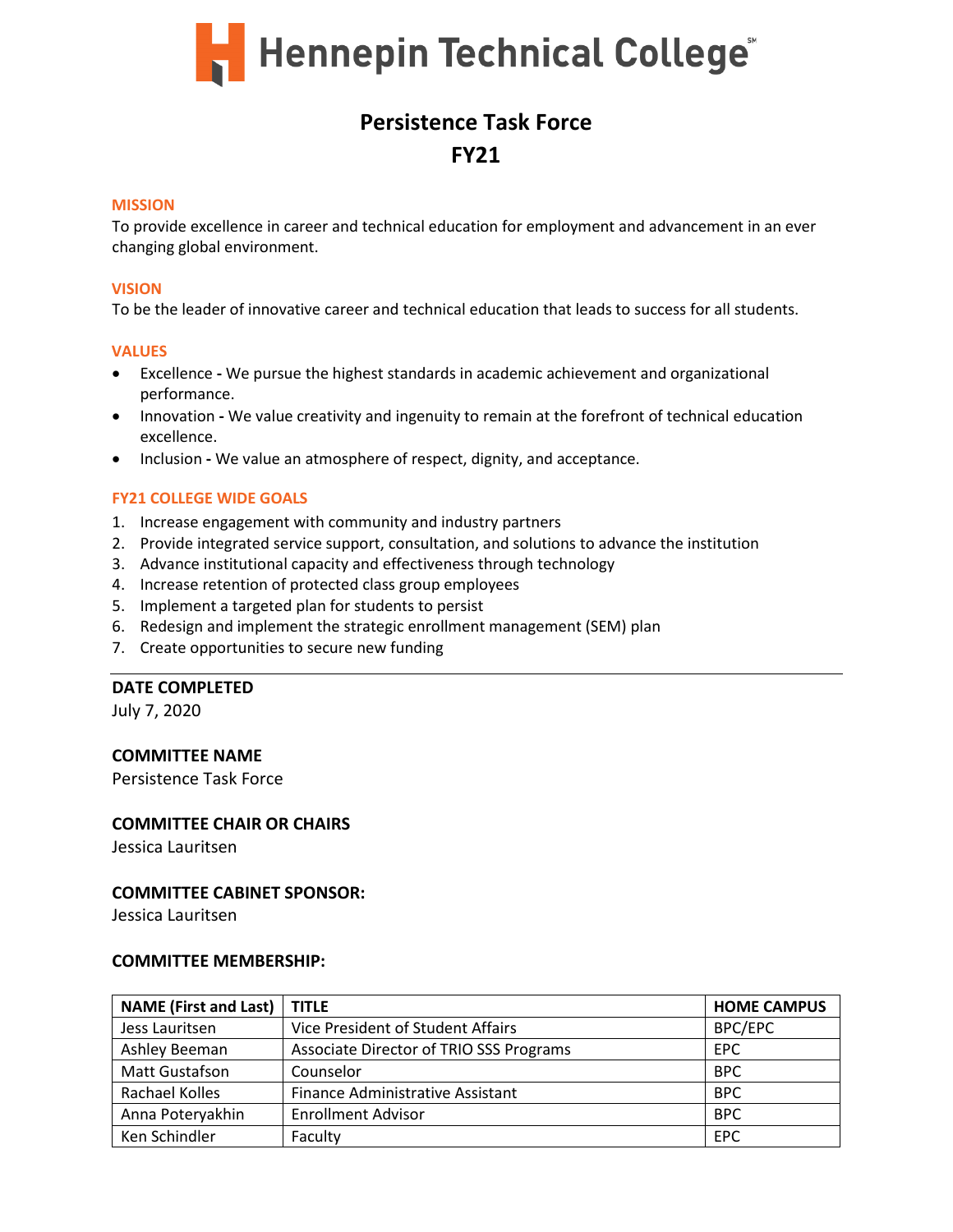| Mike Larson         | Faculty             | <b>BPC</b> |
|---------------------|---------------------|------------|
| Cherika DeJesus     | Faculty             | <b>EPC</b> |
| Derrick Elsmore     | Data Analyst        | <b>BPC</b> |
| <b>Susan Markes</b> | Program Coordinator | BPC/EPC    |
| <b>Rich Oxley</b>   | Faculty             | <b>BPC</b> |
| <b>Brad Thorpe</b>  | Faculty             | <b>EPC</b> |
| Rob McGinley-Myers  | Faculty             | <b>BPC</b> |

**COMMITTEE BACKGROUND** (when was the committee established and any other helpful committee history)

The Persistence Committee was established in the Fall of 2015 and prior to that time was known as the Student Success Strategic Planning committee. The original goal of the committee in 2015 was to review high impact practices of student success in operation at HTC and review the high impact practices of student success that were not currently in operation at HTC and develop a plan to implement them. In the Fall of 2019, the committee was made a task force with members appointed by the College President.

**COMMITTEE PURPOSE** (describe the purpose of forming the committee and the expected outcomes. What are the expectations, services and outcomes that the committee will provide)

Appointed by the president, this task force is charged with completing the following over the next two years:

- AWARENESS- Assessing the current retention and persistence rates including a review by demographics, programs, and full/part time status and build college wide awareness of the data
- HOLDS Reviewing current student holds by demographics and developing specific recommendations to reduce the number of holds used and communication regarding holds to students
- SUMMER Developing recommendations for improving retention and persistence strategies through summer term efforts

**KEY ASSUMPTIONS** (events or circumstances that are expected to occur during the committee life cycle)

- *We assume* that when we are intentional about persistence efforts, metrics should improve.
- *We assume* this is a cross-functional team because successful persistence efforts must occur across the college.
- *We assume* the Persistence Task Force will have continued Cabinet support.
- *We assume* our work will be data driven and that the Task Force will have access to the required data to support its work.
- *We assume* all members of this Task Force will actively participate.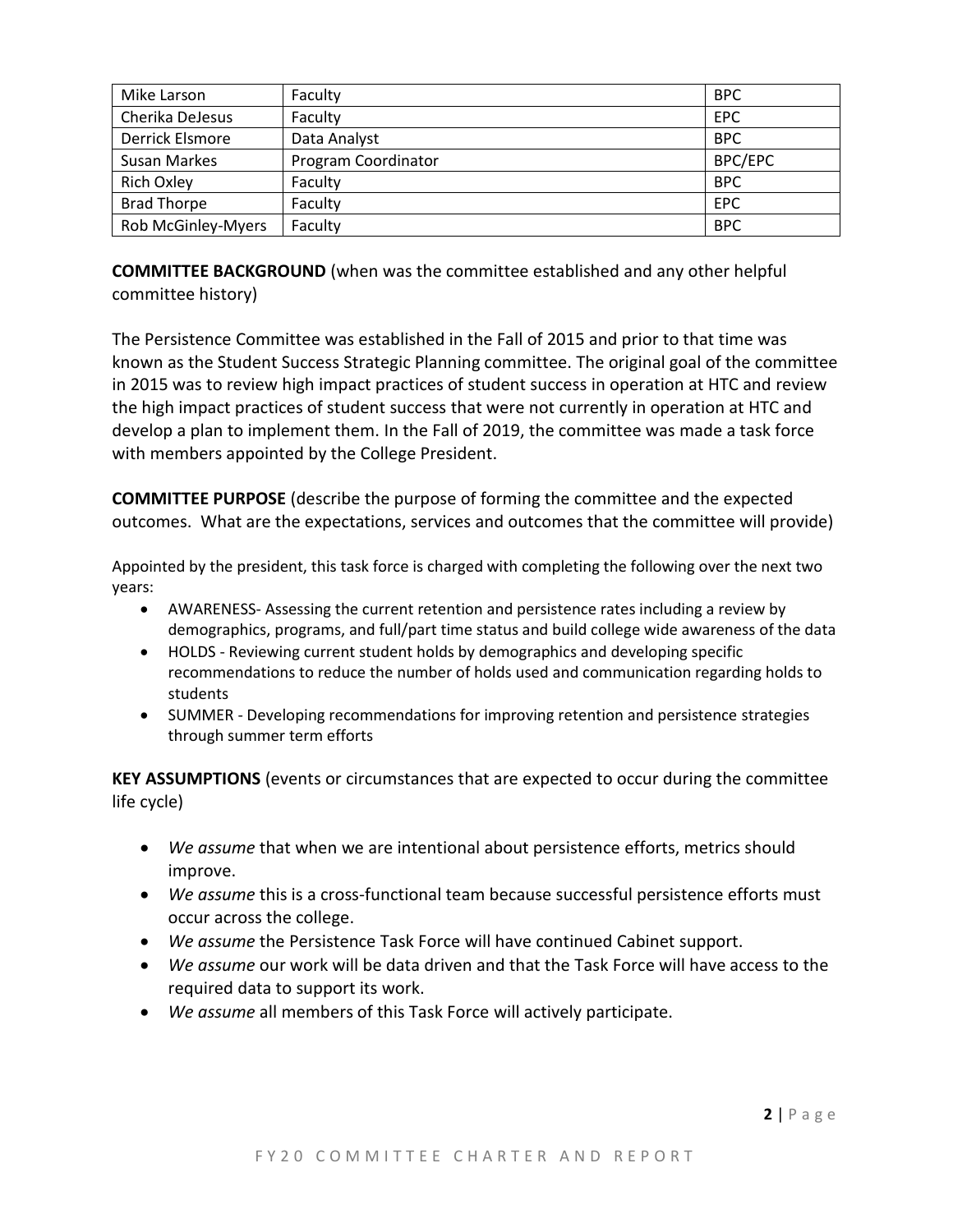### **STAKEHOLDERS:**

| <b>Stakeholder Group</b>     | <b>Reporting Date for Updates</b> |
|------------------------------|-----------------------------------|
| Cabinet                      | Annually                          |
| President's Advisory Council | Annually                          |
| Faculty                      | Annually                          |
| Staff                        | Annually                          |
| <b>Students</b>              | Annually                          |
| Community partners           | Annually                          |

### **DELIVERABLES:**

- Build awareness of the disparities in persistence outcomes by presenting data to college stakeholders.
- Present to and engage faculty in learning about promising practices from their colleagues.
- Develop recommendations for improving retention and persistence strategies through summer term efforts.

**MEETING FREQUENCY/MEETING LENGTH** (meeting norms and expectations include when, where and how often to meet, what is expected of members with regard to attendance and preparation and the duration of the meeting (i.e. one hour, two hours, etc.)

| Date              | Time                         | Location |
|-------------------|------------------------------|----------|
| August 20, 2020   | Workshop Day (as determined) | Zoom     |
| October           | As determined                | Zoom     |
| November 20, 2020 | Workshop Day (as determined) | Zoom     |
| March 9, 2021     | Workshop Day (as determined) | Zoom     |
| May               | As determined                | Zoom     |

**FISCAL YEAR COMMITTEE GOALS** (if possible, should connect to at least one college-wide goal or Minnesota State performance metrics)

| Goal                                                                                                             | Objective                                                                                                                                                                                                      |
|------------------------------------------------------------------------------------------------------------------|----------------------------------------------------------------------------------------------------------------------------------------------------------------------------------------------------------------|
| Build awareness of the disparities in<br>persistence outcomes.                                                   | Educate the task force members about disparities data.<br>Develop a presentation to educate the campus<br>$\bullet$<br>community about disparities data.<br>Present the information college wide.<br>$\bullet$ |
| Present to and engage faculty in<br>learning about promising practices<br>from their colleagues.                 | Review interview information from FY20 task force work<br>$\bullet$<br>and add best practices information to Persistence Task<br>Force SharePoint.<br>Present best practices to faculty.<br>$\bullet$          |
| Develop recommendations for<br>improving retention and persistence<br>strategies through summer term<br>efforts. | Review summer academies student success rates.<br>Develop plans for summer academies for FY22 in<br>$\bullet$<br>partnership with Academic Affairs.                                                            |